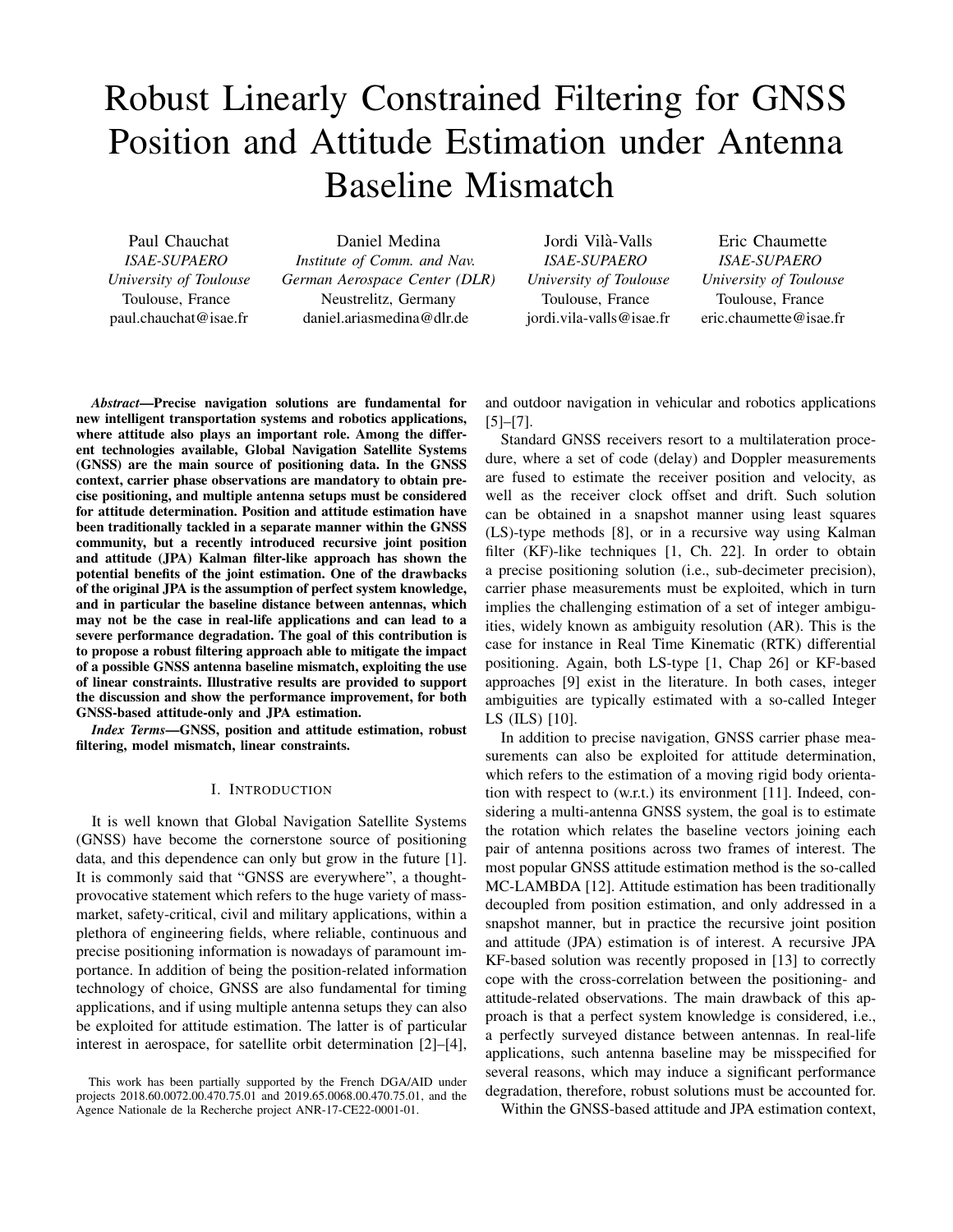the goal of this contribution is to propose a robust KF-based filtering approach able to mitigate the impact of a possible antenna baseline mismatch (i.e., system model mismatch). The idea is to resort to linear constraints to mitigate the mismatch, that is, using the recently introduced linearly constrained extended KF [14], [15]. Illustrative results are provided to support the discussion and show the performance improvement w.r.t. state-of-the-art solutions, for both GNSS-based attitudeonly and JPA estimation.

## II. GNSS-BASED PRECISE POSITION AND ATTITUDE **ESTIMATION**

In the following, the navigation problem for a vehicle equipped with multiple GNSS antennas is addressed. In particular, we are interested in exploiting GNSS code and carrier phase observations for obtaining precise position and attitude estimates.

#### *A. Recursive Estimation for the Navigation Problem*

Considering a discrete state-space (DSS) model, the state vector for the navigation problem can be described by

$$
\mathbf{x}_k^{\top} = \left[ \mathbf{q}_k^{\top}, \mathbf{a}_k^{\top}, \mathbf{b}_k^{\top} \right],
$$
  
with  $(\mathbf{q}_k, \mathbf{a}_k, \mathbf{b}_k) \in \mathcal{S}^3 \times \mathbb{Z}^M \times \mathbb{R}^L,$  (1)

where  $q_k$  denotes the unit quaternion rotation from the body to the (global) navigation frame -denoted with subscripts  $B$ and G respectively–,  $a_k$  is the vector of carrier phase integer ambiguities, and  $\mathbf{b}_k$  is a vector comprising the remaining L real-valued unknown parameters. This work analyzes two applications:

- i) Attitude estimation with gyroscope integration. In this case, the gyroscope biases are estimated  $\mathbf{b} = \mathbf{b}_{\omega}, L = 3$ and the number of ambiguities is  $M = n \cdot N$ , with  $n+1$ GNSS tracked satellites over  $N+1$  antennas installed on the vehicle.
- ii) JPA estimation with gyroscope integration. In addition to the gyroscope biases, and the vectors of position (w.r.t. the base station) and velocity are included in b:  $\mathbf{b}^{\top} =$  $[\mathbf{b}_{\omega}^\top, \mathbf{p}^\top, \mathbf{v}^\top]$ ,  $L = 9$ , and the integer ambiguities are of dimension  $M = n \cdot (N + 1)$ .

The dimension of the vector of ambiguities directly comes from the use of double differences in the measurement model, as recalled in Section II-C, and detailed in [13].

Recursive estimation for the previous DSS is typically addressed via KF, which allows modeling the evolution of the states over time, through a *process model*  $f(\cdot)$ , and the relationship of these to the observations, through an *observation model*  $h(\cdot)$ , as

$$
\mathbf{x}_{k} = \mathbf{f}\left(\mathbf{x}_{k-1}, \boldsymbol{\omega}_{k-1}, \mathbf{w}_{k-1}\right),\tag{2}
$$

$$
\mathbf{y}_k = \mathbf{h}\left(\mathbf{x}_k, \boldsymbol{\theta}_k\right) + \boldsymbol{\eta}_k,\tag{3}
$$

 $\omega_{k-1}$  is a given input, and  $\mathbf{w}_{k-1} \sim \mathcal{N}(\mathbf{0}, \mathbf{Q}_{k-1})$  the process noise vector. Here, in both attitude-only and JPA cases,  $\omega_{k-1}$ is a set of gyroscope readings. The full process-model is detailed in Section II-B. The measurement function  $h(\cdot)$  relates the GNSS observations (i.e., the code and carrier phase pseudoranges tracked over the antennas on the body frame and, for JPA, also for the base station) to the state estimate, as detailed in Section II-C, and of known noise distribution  $\eta_k \sim \mathcal{N}(0, \Sigma_k)$ . The measurement function is conditioned on a set of known parameters  $\theta_k$ , in this case the inter-antenna baseline vectors, measured in the local vehicle frame. For nonlinear models, as for (2)-(3), the time recursion estimation is commonly addressed with a nonlinear KF formulation.

Recursive attitude estimation must also take into account and respect its inherent non-linear geometric constraints – either the orthogonality and unit determinant for the rotation matrix or the unit norm for the quaternion– [16], [17]. This is now a well-known problem, typically addressed by geometric tools such as Lie group theory [18]. This work considers the Error State KF (ESKF) –also known as Indirect KF– [19], [20], for which the state to be estimated x belongs to a manifold and its perturbations  $\delta x$  "live" in the tangent space of that manifold. Thus, the unknown true state is formulated as the composition of the nominal estimate  $\hat{\mathbf{x}}$  and the error state  $\delta \mathbf{x}$ , noted  $\mathbf{x} = \hat{\mathbf{x}} \oplus \delta \mathbf{x}$ , and defined by (6), with the error state described by

$$
\delta \mathbf{x}_k^{\top} = \left[ \delta \boldsymbol{\psi}_k^{\top}, \delta \mathbf{a}_k^{\top}, \delta \mathbf{b}_k^{\top} \right],
$$
  
with  $(\delta \boldsymbol{\psi}_k, \delta \mathbf{a}_k, \delta \mathbf{b}_k) \in \mathbb{R}^3 \times \mathbb{R}^M \times \mathbb{R}^L,$  (4)

and  $\delta \psi_k$  the rotation vector. The Euclidean space for  $\delta \psi_k$ connects to the Lie algebra  $\mathbf{u}\varphi \in \mathfrak{s}^3$  (with u an unit vector of rotation and  $\varphi$  the rotated angle) with the isomorphism  $(\cdot)^{\wedge}$ :  $\mathbb{R}^3 \mapsto$   $\mathfrak{s}^3$ . Then, the Lie algebra connects with  $\mathcal{S}^3$  through exponential mapping. The overall procedure is given by

$$
\delta \psi \in \mathbb{R}^3 \xrightarrow{(\cdot)^\wedge} \mathbf{u} \varphi \in \mathfrak{s}^3 \xrightarrow{\exp(\cdot)} \delta \mathbf{q} \in \mathcal{S}^3, \qquad (5)
$$

$$
(\delta \psi)^\wedge : \left\{ \begin{array}{l} \mathbf{u} = \frac{\delta \psi}{\|\delta \psi\|^2} \\ \varphi = \|\delta \psi\|^2 \end{array}, \exp(\mathbf{u} \varphi) : \begin{bmatrix} \cos(\varphi/2) \\ \mathbf{u} \sin(\varphi/2) \end{bmatrix} \right\}.
$$

In a compact expression, the composition of nominal and error state is as follows

$$
\mathbf{x} = \hat{\mathbf{x}} \oplus \delta \mathbf{x} = \begin{cases} \n\hat{\mathbf{q}}_k & \circ & \delta \mathbf{q}_k \\ \n\hat{\mathbf{a}}_k & + \delta \mathbf{a}_k \\ \n\hat{\mathbf{b}}_k & + \delta \mathbf{b}_k \n\end{cases} \tag{6}
$$

with ∘ the quaternion product. For a more detailed discussion on Lie group theory, please refer to [18], [21], [22].

The ESKF adapts the EKF framework to a chosen non-linear parametrisation, here given by (6) to preserve the unit-norm quaternion constraint, while using a minimal parametrisation of the covariance matrix. That is, it uses the  $oplus$  operator, instead of the standard addition, to linearise and update the system. Let  $\widehat{\mathbf{x}}_{k-1|k-1}$  denote the estimate at step  $k-1$ , and  $\mathbf{P}_{k-1|k-1}$  its estimated covariance. Then the propagation and update steps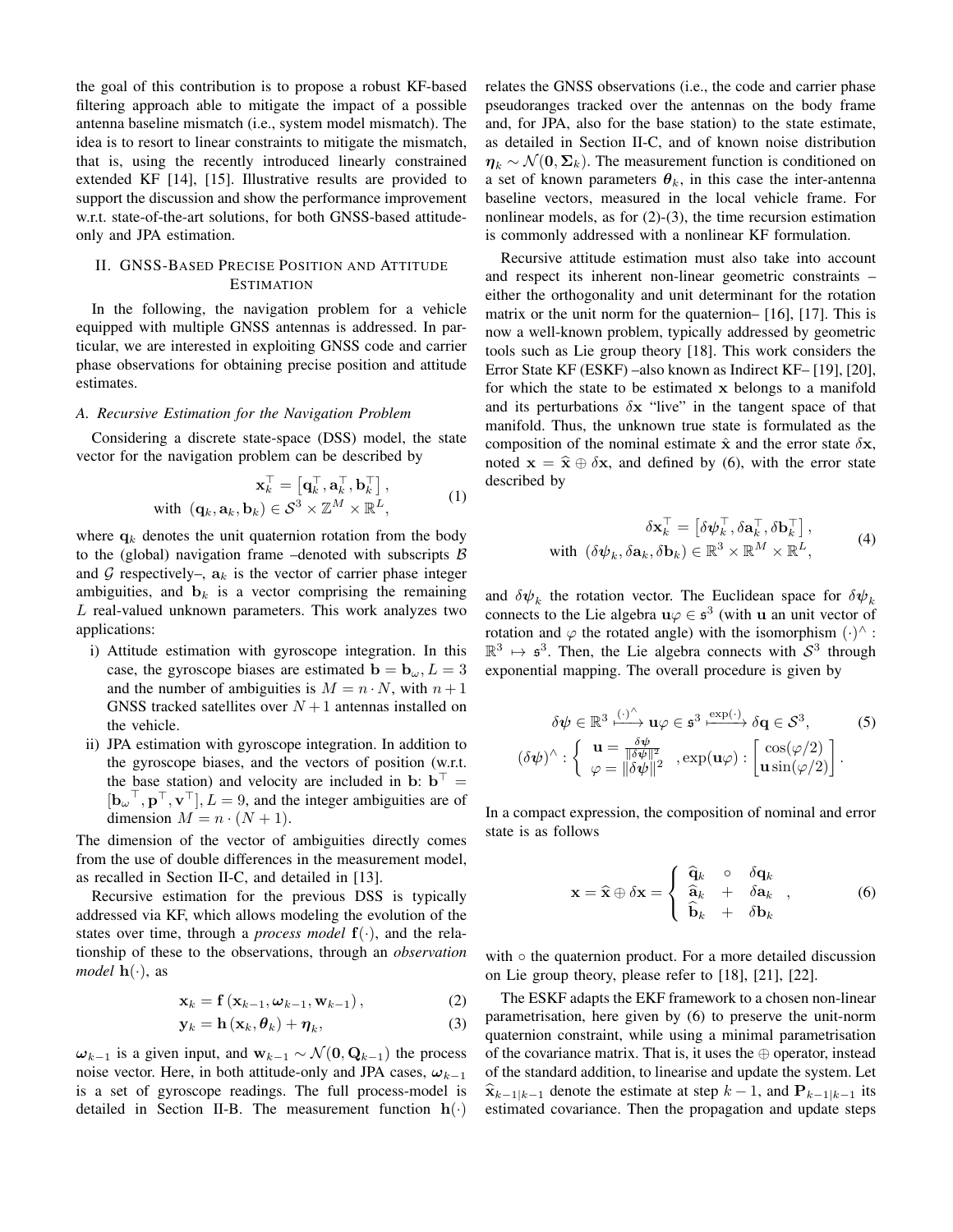of the ESKF are given by

$$
\widehat{\mathbf{x}}_{k|k-1} = \mathbf{f}(\widehat{\mathbf{x}}_{k-1|k-1}, \boldsymbol{\omega}_{k-1})
$$
\n(7a)

$$
\mathbf{P}_{k|k-1} = \mathbf{F}_{k-1} \mathbf{P}_{k-1|k-1} \mathbf{F}_{k-1}^{\top} + \mathbf{Q}_{k-1},
$$
 (7b)

$$
\mathbf{S}_k = \mathbf{H}_k \mathbf{P}_{k|k-1} \mathbf{H}_k^\top + \mathbf{\Sigma}_k, \tag{7c}
$$

$$
\mathbf{K}_k = \mathbf{P}_{k|k-1} \mathbf{H}_k^\top \mathbf{S}_k^{-1},\tag{7d}
$$

$$
\widehat{\mathbf{x}}_{k|k} = \widehat{\mathbf{x}}_{k|k-1} \oplus \mathbf{K}_k (\mathbf{y}_k - \mathbf{h}(\widehat{\mathbf{x}}_{k|k-1}, \boldsymbol{\theta})), \qquad (7e)
$$

$$
\mathbf{P}_{k|k} = (\mathbf{I} - \mathbf{K}_k \mathbf{H}_k) \mathbf{P}_{k|k-1}.
$$
 (7f)

The matrices  $\mathbf{F}_{k-1}$ ,  $\mathbf{H}_k$  are the Jacobians of f, h with respect to ⊕, which can be computed by the chain rule as

$$
\mathbf{F}_{k-1} = \frac{\partial \mathbf{f}(\mathbf{x} \oplus \delta \mathbf{x}, \omega_{k-1})}{\partial \delta \mathbf{x}} \Big|_{\widehat{\mathbf{x}}_{k-1|k-1}, \omega_{k-1}} \n= \frac{\partial \mathbf{f}}{\partial \mathbf{x}} \Big|_{\widehat{\mathbf{x}}_{k-1|k-1}, \omega_{k-1}} \frac{\partial \mathbf{x} \oplus \delta \mathbf{x}}{\partial \delta \mathbf{x}} \Big|_{\widehat{\mathbf{x}}_{k-1|k-1}}.
$$
\n(8)

$$
\mathbf{H}_{k} = \frac{\partial \mathbf{h}(\mathbf{x} \oplus \delta \mathbf{x}, \boldsymbol{\theta})}{\partial \delta \mathbf{x}} \Big|_{\widehat{\mathbf{x}}_{k|k-1}, \boldsymbol{\theta}} \frac{\partial \mathbf{x}}{\partial \delta \mathbf{x}} \frac{\Big|_{\widehat{\mathbf{x}}_{k-1|k-1}}}{\Big|_{\widehat{\mathbf{x}}_{k|k-1}, \boldsymbol{\theta}}} \n= \frac{\partial \mathbf{h}}{\partial \mathbf{x}} \Big|_{\widehat{\mathbf{x}}_{k|k-1}, \boldsymbol{\theta}} \frac{\partial \mathbf{x} \oplus \delta \mathbf{x}}{\partial \delta \mathbf{x}} \Big|_{\widehat{\mathbf{x}}_{k|k-1}}
$$
\n(9)

Hereinafter, the dynamics and the observation models are detailed.

## *B. Constant-Speed Model with a Gyroscope*

A typical dynamical model regards a vehicle to move according to the constant-velocity non-turning model [23], which was the one considered initially for JPA [13]. Because of the limitations of a non-turning model, we extend JPA to systems equipped with a gyroscope. Indeed, gyroscopes allow tracking fast and more complex rotations, and are typically equipped in a growing number of applications [24]. Since accelerometers are not strictly required for attitude determination, this work disregards its use. Most gyroscopes are subject to an inherent and slowly varying bias, which needs to be estimated online, and was thus included in (1). Moreover, the ambiguities are assumed time invariant in the absence of cycle slip occurrence. The constant-speed model then writes, for JPA and without noise

$$
\mathbf{f}(\mathbf{x}_{k-1}, \omega_{k-1}) = \begin{cases} \mathbf{q}_{k-1} \circ \mathbf{\Omega}_{k-1} \\ \mathbf{a}_{k-1} \\ \mathbf{b}_{k-1}^{\omega} \\ \mathbf{p}_{k-1} + dt \mathbf{v}_{k-1} \\ \mathbf{v}_{k-1} \end{cases} \quad (10)
$$
  
with  $\mathbf{\Omega}_{k-1} = \exp((\omega_{k-1} - \mathbf{b}_{k-1}^{\omega})^{\wedge}).$ 

using (5) to define  $\Omega_k$ . Notice that, for case i) of attitude-only estimation, it is exactly the same, simply without the position and velocity lines. Thus, the associated Jacobians are easily obtained, in both cases of attitude-only and JPA estimation

$$
\mathbf{F}_{k}^{\text{att}} = \begin{bmatrix} \mathbf{\Omega}_{k}^{\top} & -dt \mathbf{I}_{3} \\ & \mathbf{I}_{M} & \\ & & \mathbf{I}_{3} \end{bmatrix}, \mathbf{F}_{k}^{\text{JPA}} = \begin{bmatrix} \mathbf{F}_{k}^{\text{att}} & \\ & \mathbf{I}_{3} & dt \mathbf{I}_{3} \\ & & \mathbf{I}_{3} \end{bmatrix}.
$$



Fig. 1. On the left, illustration for the GNSS-based JPA problem: the base station, the rover with multiple antennas. On the right, the configuration of the sensors on the body frame. The master antenna is highlighted in orange color.

#### *C. GNSS-Based Position and Attitude Observation Model*

Consider a vehicle equipped with  $N + 1$  antennas and receiving corrections from a nearby base station of known location, as illustrated in Fig. 1. In multi-antenna platforms, one of the antennas is considered as *master* and center of the local body frame, and the remaining antennas are denoted as *slaves*. The global frame  $G$  is typically centered on the base station location. To eliminate atmospheric delays and other nuisance parameters, the "original" undifferenced GNSS measurements at the base and slaves antennas are mixed with those of the master antenna using the double difference (DD) combination [13, Sec. 3]. The DD code and carrier phase combinations constitute the positioning- and attitude-related observations. The subscripts  $m, b$ , and  $j = 1, \ldots, N$  refer to the GNSS measurements for the master, base and slaves antennas respectively. For simplicity, in the remaining of this Section the time index  $k$  is dropped.

*a) Position-related observations:* These observations, noted ypos, are described as

$$
\mathbf{y}_{\text{pos}} = \begin{bmatrix} \mathbf{\Phi}_{b,m} \\ \mathbf{\rho}_{b,m} \end{bmatrix}, \ \mathbf{\Phi}_{b,m}, \mathbf{\rho}_{b,m} \in \mathbb{R}^n, \quad (11a)
$$

$$
[\mathbf{\Phi}_{b,m}]_i = -\mathbf{u}_i^{\top} \mathbf{p}_k + \lambda \cdot a_{r_i} + \epsilon_{b,m_i},\tag{11b}
$$

$$
[\boldsymbol{\rho}_{b,m}]_i = -\mathbf{u}_i^{\top} \mathbf{p}_k + \varepsilon_{b,m_i},\tag{11c}
$$

with  $\rho$  and  $\Phi$  the vector of DD code and carrier phase observations,  $[\alpha]_i$  and/or  $\alpha_i$  denote the *i*-th coordinate of a generic vector  $\alpha$ ,  $\mathbf{u}_i$  is the DD line-of-sight satellite steering vector,  $\lambda$  is the GNSS carrier wavelength and  $\epsilon_{b,m_i}, \epsilon_{b,m_i}$ indicate the carrier phase and code noises for the  $i$ -th observation  $(i = 1, ..., n)$ . The subscript  $r_i$  in (11b) refers to the ambiguity associated with the  $i$ -th DD observation between the base station and master antennas.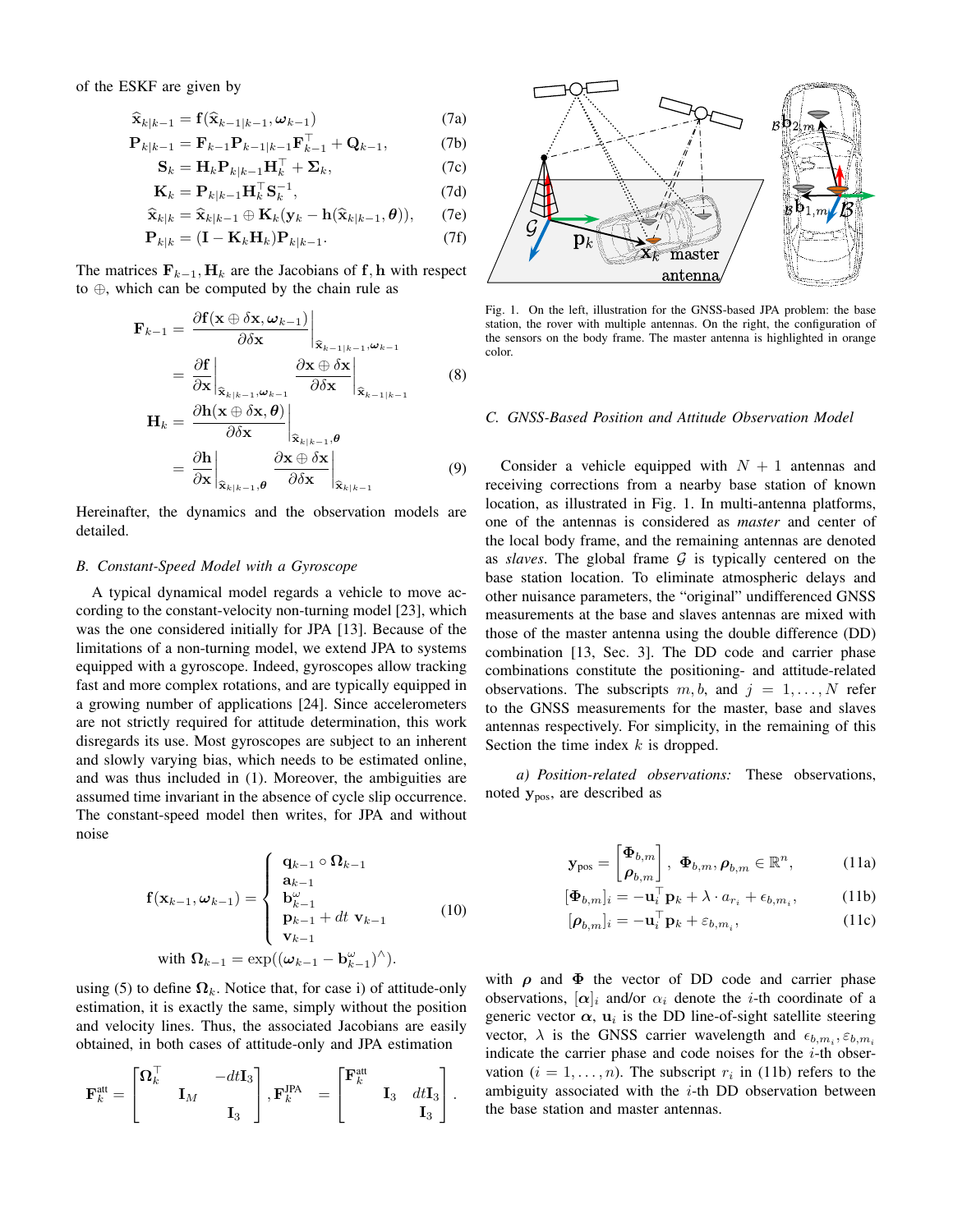*b) Attitude-related observations:* Their vector of observations, denoted  $y_{\text{att}}$ , is as follows

$$
\mathbf{y}_{\text{att}}^{\top} = \left[\mathbf{\Phi}_{1,m}^{\top}, \dots, \mathbf{\Phi}_{N,m}^{\top}, \boldsymbol{\rho}_{1,m}^{\top}, \dots, \boldsymbol{\rho}_{N,m}^{\top}\right],
$$
  
with  $\mathbf{\Phi}_{j,m}, \boldsymbol{\rho}_{j,m} \in \mathbb{R}^n, j = 1, \dots, N.$  (12a)

$$
[\mathbf{\Phi}_{j,m}]_i = -\mathbf{u}_i^\top \mathbf{R}(\mathbf{q})_\mathcal{B} \mathbf{b}_{j,m} + \lambda \cdot a_{r_j,i} + \epsilon_{j,m_i}, \qquad (12b)
$$

$$
[\boldsymbol{\rho}_{j,m}]_i = -\mathbf{u}_i^{\top} \mathbf{R}(\mathbf{q})_{\mathcal{B}} \mathbf{b}_{j,m} + \varepsilon_{j,m_i},
$$
 (12c)

where  $R(q)$  is the rotation matrix from the body frame  $\beta$ to the global navigation frame  $G$ , derived from the associated quaternion, and  $B_{\beta,m}$  denotes the baseline vector between the j-th slave and master antennas, measured in the body frame B of the vehicle. The subscript  $r_j$ , i in (12b) refers to the ambiguity associated with the  $i$ -th DD observation between the j-th slave and master antennas. Based on the two study cases, attitude-only and JPA estimation, the vector of observations consists on  $y = y_{att}$  and  $y^{\top} = [y_{pos}^{\top}, y_{att}^{\top}]$ , respectively and the associated covariance matrix  $\Sigma$  is as defined in [13]. The inter-antenna baselines in the local frame  $\beta$  constitute the parameters  $\theta$ , on which the observation model is dependent:

$$
\boldsymbol{\theta} = \left[ B \mathbf{b}_{1,m}^{\top}, \dots, B \mathbf{b}_{N,m}^{\top} \right]^{\top}.
$$
 (13)

#### III. LINEARLY CONSTRAINED FILTERING

## *A. Mismatch-Induced Bias*

As explained in Section II-A, standard filtering techniques rely on models of the considered system (2), (3). The observation models involves some parameters  $\theta_k$ , and, in general, the process model might also show such a dependency to parameters  $\xi_{k-1}$ . In theory, both are supposed to be known. In practice, one might only have approximate, or assumed, values of  $\xi_{k-1}, \theta_k$ , denoted as  $\xi_{k-1}, \theta_k$ . The difference between the true and assumed models can be expressed as  $d\xi_{k-1} = \xi_{k-1} - \xi_{k-1}$  and  $d\theta_k = \theta_k - \theta_k$ , which we do not try to estimate: either i) to keep the system's dimension low, ii) because we have no adequate prior distribution for its value, or iii) because we have no adequate model of its evolution. Since the systems which are considered in this paper use constant velocity models, no mismatch is present on the evolution, so that  $d\xi_{k-1} = 0$ .

Assuming that the mismatch  $d\theta_k$  is small enough, one can carry a first-order expansion to study its impact on the estimation. We thus have

$$
\mathbf{y}_k \simeq \underbrace{\mathbf{h}(\mathbf{x}_k, \widehat{\boldsymbol{\theta}}_k)}_{\widehat{\mathbf{y}}_k} + \left. \frac{\partial \mathbf{h}}{\partial \boldsymbol{\theta}} \right|_{\mathbf{x}_k, \widehat{\boldsymbol{\theta}}_k} d\boldsymbol{\theta}_k \tag{14}
$$

Consider an EKF devised to estimate  $x$  from  $(2)$ ,  $(3)$  but with the assumed parameter  $\hat{\theta}_k$ . Denote its estimate as  $\hat{x}_{k|k-1}$ after the prediction, and as  $\hat{\mathbf{x}}_{k|k}(\mathbf{L})$  after an update step using a gain L. In addition, let the error be  $e = \hat{x} - x$ . Then, it becomes after the update

$$
\mathbf{e}_{k|k} = \widehat{\mathbf{x}}_{k|k}(\mathbf{L}) - \mathbf{x}_k = \widehat{\mathbf{x}}_{k|k-1} - \mathbf{x}_k + \mathbf{L}_k(\mathbf{h}(\mathbf{x}_k, \boldsymbol{\theta}_k) + \mathbf{v}_k - \mathbf{h}(\widehat{\mathbf{x}}_{k|k-1}, \widehat{\boldsymbol{\theta}}_k))
$$

In the standard EKF methodology, a first-order expansion of h and f with respect to x is carried out to determine the appropriate gain. However, here, the difference between  $h(\mathbf{x}_k, \theta_k)$  and  $h(\widehat{\mathbf{x}}_{k|k-1}, \widehat{\theta}_k)$  would not boil down to a term involving  $e_{k|k-1}$  due to the mismatch. Thus, expansions both with respect to x and  $\theta$  must be carried out, computed at  $\widehat{\mathbf{x}}_{k|k-1}$  and  $\widehat{\boldsymbol{\theta}}_k$ . Indeed, we have

$$
\mathbf{e}_{k|k} = \mathbf{e}_{k|k-1} + \mathbf{L}\mathbf{v}_k + \mathbf{L}(\mathbf{h}(\mathbf{x}_k, \boldsymbol{\theta}_k) - \mathbf{h}(\widehat{\mathbf{x}}_k, \widehat{\boldsymbol{\theta}}_k)) \quad (15a)
$$

Thus, neglecting the cross derivatives in  $x$  and  $\theta$ , and noting  $\widehat{\mathbf{H}}_k = \frac{\partial \mathbf{h}}{\partial \mathbf{x}} \big|_{\widehat{x}_k, \widehat{\boldsymbol{\theta}}_k}$ , this leads to

$$
\mathbf{e}_{k|k} \simeq (\mathbf{I} - \mathbf{L}\widehat{\mathbf{H}}_k)\mathbf{e}_{k|k-1} + \mathbf{L}\mathbf{v}_k + \underbrace{\mathbf{L}\left.\frac{\partial \mathbf{h}}{\partial \theta}\right|_{\mathbf{x}_k, \widehat{\theta}_k} d\theta_k}_{\varepsilon_k(\mathbf{L})}, \quad (15b)
$$

It thus appears that the mismatch induces an additional bias term  $\varepsilon_k(\mathbf{L})$ , which will not be corrected by the subsequent filtering steps.

## *B. Mitigating the Mismatch: the LCEKF Methodology*

In order to mitigate the bias induced by the model mismatch, it was recently proposed to choose the gain L in order to cancel out the uncontrolled error:  $\varepsilon_k(\mathbf{L}) = \mathbf{0}$ , so that (15b) falls down to its well-known form. We can then minimize the filter MSE, but only under this constraint. This yields the linearly constrained Extended KF (LCEKF) [14], [15]. We briefly recall here the methodology, specifying it for the problem we consider (in particular, no mismatch on the process model). Since it focuses on the linearised system, it is not affected by the parametrisation of the state, and can thus be seamlessly applied to the ESKF.

The goal is to cancel the bias for any value of the mismatch  $d\theta_k$ , as long as the Taylor expansion holds. However, since the true state  $x_k$  is unknown, the partial derivative must be approximated at  $\hat{\mathbf{x}}_{k|k-1}$  [14]. Thus, the gain is chosen as that of the standard EKF, but with constraints, according to

$$
\mathbf{L}_{k} = \underset{\mathbf{L}}{\operatorname{argmin}} \left\{ \mathbb{E} \left[ \mathbf{e}_{k|k} \mathbf{e}_{k|k}^{\top} \right] \right\}
$$
  
s.t.  $\mathbf{L} \Delta_{k} = \mathbf{0}, \quad \Delta_{k} = \frac{\partial \mathbf{h}}{\partial \theta} \Big|_{\widehat{\mathbf{x}}_{k|k-1}, \widehat{\theta}_{k}}$  (16)

Considered on the linearised system (15b), this constrained optimisation problem has a closed form, which is given by [14]

$$
\mathbf{L}_k = \mathbf{K}_k (\mathbf{I} - \mathbf{\Delta}_k \mathbf{\Psi}_k^{-1} \mathbf{\Delta}_k^\top \left( \mathbf{S}_{k|k-1} \right)^{-1}) \tag{17}
$$

where  $\mathbf{K}_k$  is the unconstrained gain of the EKF, which is given along with  $S_{k|k-1}$  by (7d)-(7c), and  $\Psi_k =$  $\mathbf{\Delta}_k^{\top}(\mathbf{S}_{k|k-1})^{-1}\mathbf{\Delta}_k$ . Using this modified gain also impacts how the covariance is updated. It is now obtained as

$$
\mathbf{P}_{k|k} = (\mathbf{I} - \mathbf{K}_k \widehat{\mathbf{H}}_k) \mathbf{P}_{k|k-1} + \mathbf{K}_k \mathbf{\Delta}_k \mathbf{\Psi}_k^{-1} \mathbf{\Delta}_k^{\top} \mathbf{K}_k^{\top} \tag{18}
$$

Note that the constraint needs to be feasible, i.e.,  $\Delta_k$  must be of size  $N_k \times s_k$ , with  $s_k < N_k$ , and of rank  $s_k$ . Similarly, the updated state estimate reads

$$
\widehat{\mathbf{x}}_{k|k} = \widehat{\mathbf{x}}_{k|k-1} + \mathbf{L}_k(\mathbf{y}_k - \mathbf{h}(\widehat{\mathbf{x}}_{k|k-1}, \boldsymbol{\theta}_k)),\qquad(19)
$$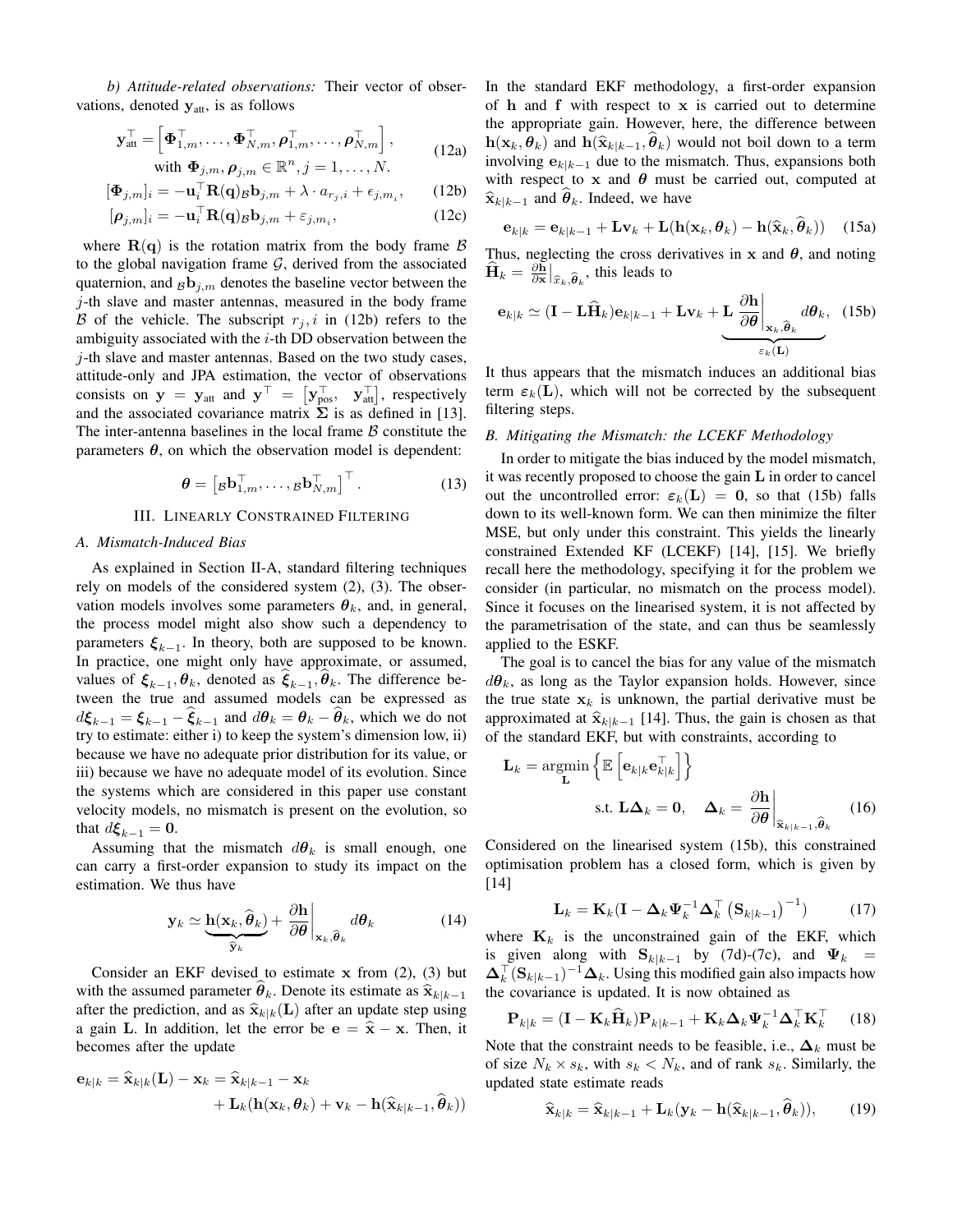for a general form. In the following, we particularize the aforedescribed linearly constrained filter for the attitude and JPA problems estimated via an ESKF.

#### *C. Application to the Attitude-only and JPA Problems*

The GNSS-based position and attitude estimation method presented in Section II relies on a strong assumption: that we precisely know the master-slave base vectors. This is however not always true in practice. In particular, suppose that the base vectors' lengths are subject to distorsions, then they write  $B_{j,m} = (1 + \delta_j)B_{j,m}$ , where  $B_{j,m}$  is the assumed vector, and  $\delta_i$  an unknown and unmodelled perturbation on the surveyed baseline to the  $j$ -th antenna. It turns out that it does not affect the position observation, as  $B_{i,m}$  does not appear in (11). The components of the attitude observation  $y_{att}$ , in (12), are however impacted, so that

$$
\mathbf{y}_{\text{pos}} = \widehat{\mathbf{y}}_{\text{pos}} \tag{20}
$$

$$
[\mathbf{\Phi}_{j,m}]_i = [\widehat{\mathbf{\Phi}}_{j,m}]_i - \delta_j \mathbf{u}_i^{\top} \mathbf{R}(\mathbf{q})_B \widehat{\mathbf{b}}_{j,m} \tag{21}
$$

$$
[\boldsymbol{\rho}_{j,m}]_i = [\widehat{\boldsymbol{\rho}}_{j,m}]_i - \delta_j \mathbf{u}_i^{\top} \mathbf{R}(\mathbf{q})_B \widehat{\mathbf{b}}_{j,m},
$$
(22)

This mismatch is noticeable, because it is *linear* w.r.t.  $\delta_j$ . Thus, the only approximation made in (16) is the use of  $\hat{q}_{k|k-1}$ , meaning that the quality of the Taylor expansion will only depend on the quality of the estimate. Indeed, the constraints which will be used for attitude or JPA estimation are given by

$$
\mathbf{\Delta}_{k}^{\text{att}} = \begin{bmatrix} \mathbf{D}_{1}^{\text{att}} & \cdots & \mathbf{D}_{N}^{\text{att}} \end{bmatrix} \tag{23}
$$

$$
\Delta_k^{\text{IPA}} = \begin{bmatrix} \mathbf{D}_1^{\text{IPA}} & \cdots & \mathbf{D}_N^{\text{IPA}} \end{bmatrix} \tag{24}
$$

$$
\mathbf{D}_{j}^{\text{att}} = \begin{bmatrix} \mathbf{0} \\ \vdots \\ \mathbf{U}\mathbf{R}(\widehat{\mathbf{q}}_{k|k-1})_{\mathcal{B}}\widehat{\mathbf{b}}_{j,m} \\ \mathbf{0} \\ \vdots \\ \mathbf{U}\mathbf{R}(\widehat{\mathbf{q}}_{k|k-1})_{\mathcal{B}}\widehat{\mathbf{b}}_{j,m} \end{bmatrix}, \quad \mathbf{D}_{j}^{\text{IPA}} = \begin{bmatrix} \mathbf{0} \\ \mathbf{D}_{j}^{\text{att}} \end{bmatrix} \quad (25)
$$

where the non-zero block of  $\mathbf{D}_j^{\text{att}}$  is located at the rows related to the j-th slave antenna, i.e. those of  $\Phi_{j,m}$  and  $\rho_{j,m}$ .  $\mathbf{U} \in \mathbb{R}^{n,3}$  is the matrix which stacks the steering vectors  $\mathbf{u}_i^{\top}$ . The obtained linearly constrained ESKF (LC-ESKF) for the attitude-only and JPA estimation is summarised in Algorithm 1

## IV. RESULTS

To assess both the sensitivity of JPA and attitude estimation to a mismatch on the base vectors, and the performance of the proposed linearly constrained filter to mitigate this mismatch, simulation experiments were carried out. We considered a medium-sized vehicle (e.g., a ship), containing 3 slave antennas in addition to the master one, and observing seven satellites (the sky plot coincides with [25]). Each slave antenna is assumed to be separated from the master antenna by a distance  $\|\mathbf{g}\mathbf{b}_{i,m}\| = 5$  m. The vehicle starts at a distance of 5 km from the base station, and its velocity follows a random walk, while its roll, pitch and yaw follow sine waves of amplitudes 0.1◦ ,

Algorithm 1: LC-ESKF algorithm for attitude-only and JPA in case of mismatched base vectors' lengths

**Input:** Prior  $\mathbf{x}_0$ ,  $\mathbf{C}_{\mathbf{x}_0}$ ,  $(\mathbf{b}_{j,m})_m$ ; Initialisation Set  $P_{0|0} = C_{\mathbf{x}_0}, \mathbf{x}_{0|0} = \mathbf{x}_0;$ for  $k > 1$  do 1 Apply the process model in  $(7a)-(7b)$  to get  $\mathbf{P}_{k|k-1}$  and  $\mathbf{x}_{k|k-1}$ ; 2 Compute the unconstrained gain  $\mathbf{K}_k$ ,  $\mathbf{\Delta}_k$ , and the constrained gain  $L_k$  from (7d), (25) and (17); 3 Compute  $\mathbf{P}_{k|k}$  from (18)  ${\bf 4} \ \rule[-3.5pt]{0.15em}{0.7pt} \ \rule[-3.5pt]{0.15em}{0.8pt} \widehat{\bf x}_{k|k} = \widehat{\bf x}_{k|k-1} \oplus {\bf L}_k\big({\bf y}_k - {\bf h}\big(\widehat{\bf x}_{k|k-1},(\widehat{{\bf p}{\bf 5}}_{j,m})_m\big)\big);$ **Output:**  $(x_{k|k})_{k\geq 1}$ ,  $(P_{k|k})_{k\geq 1}$ ;

3° and 180°, and of period 60 s, 10 s and 25 s, respectively. Constant length mismatches of 2 to 5% were considered for each master-slave vectors, i.e.  $\delta_j \in [-0.05, 0.05]$ . GNSS data was obtained at 1 Hz, and recorded for 100 s. The probability of cycle-slip was fixed at 0.5%. Stochastic modelling for the undifferenced GNSS observations follows a satellite elevationdependent model [26], with the zenith-referenced code and carrier standard deviations given in Table I. Integer ambiguity resolution is performed via LAMBDA [27].

TABLE I MONTE CARLO SIMULATION PARAMETERS.

| Initial uncertainties<br>standard deviations | Position: 10 [m], Velocity: $1$ [(m/s)]<br>Attitude: 10 [deg], Ambiguities: 5 [cycles]<br>Gyroscope bias: $2.10^{-3}$ [°/ $\sqrt{s^3}$ ]                                        |
|----------------------------------------------|---------------------------------------------------------------------------------------------------------------------------------------------------------------------------------|
| Process noise<br>standard deviations         | Gyroscope: 2.10 <sup>-3</sup> [ $\degree/\sqrt{s^3}$ ]<br>Bias random walk: 2.10 <sup>-5</sup> [ $\degree/(s\sqrt{s^3})$ ]<br>Velocity (East-North-Up): $[1, 1, 10^{-3}]$ [m/s] |
| Observation noise<br>standard deviations     | Code zenith-referenced: 0.3 [m]<br>Carrier phase zenith-referenced: 3 [mm]                                                                                                      |

The standard and linearly constrained versions of the attitude-only and the JPA ESKF filters were compared through 200 Monte Carlo runs. The latter are named LCAtt and LCJPA respectively. The root mean square error (RMSE) in position, attitude are displayed in Figure 2, along with the mean ambiguity success rate (MASR) –i.e., the average empirical success rate for the integer estimation over the Monte Carlo experiments–. Solutions before and after ambiguity resolution are presented, denoted "Float" and "Fix" respectively. It clearly appears that the mismatched lengths impact mostly the attitude and ambiguity estimations, and severely degrade them. Indeed, the Float position accuracy simply boils down to that of a single antenna, which does not depend on the mismatched vectors anymore. The failure in ambiguity resolution for standard JPA, however, happens to degrade its position accuracy, contrary to the LCJPA which reaches centimeter level. On the contrary, the constrained filters provide much better attitude estimates, and the advantage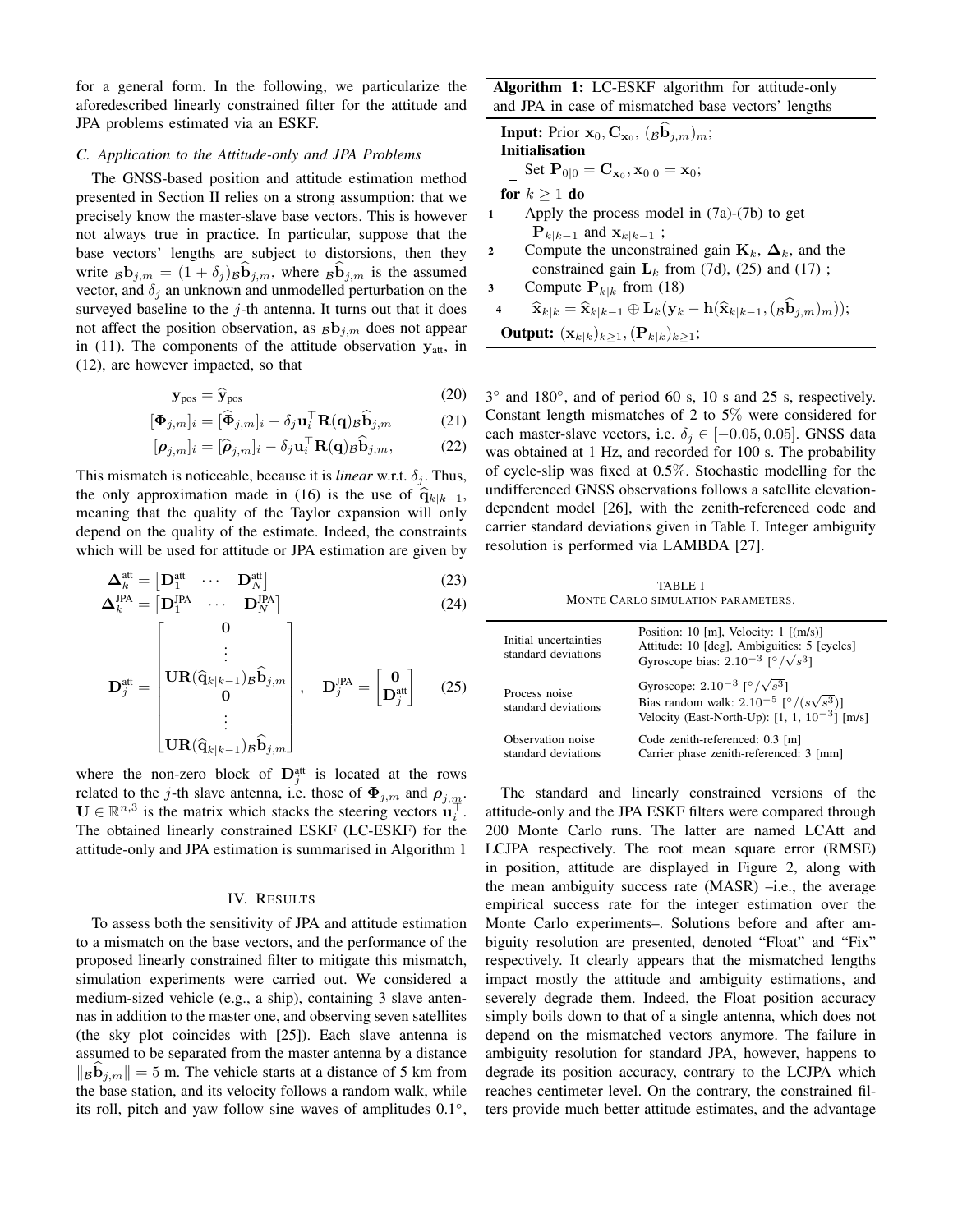

**Navigation results of filters with mismatched baseline vectors**

Fig. 2. Comparison of conventional and constrained filtering solutions for attitude-only and JPA problems under mismatched master-slave baseline lengths. Top: position RMSE over time. The Float solution accuracy is the same for JPA and LC-JPA, since the baseline mismatch does not directly impact the positioning. However, integer estimation on JPA induces biases due to the mismatch and its Fixed positioning is strongly degraded. Only the LCJPA takes advantage of the multi antennas to reach centimeter level error after ambiguity resolution. Middle: attitude RMSE. It clearly appears that the addition of constraints allows better performance. Moreover, LCJPA proves more accurate than attitude estimation only. Bottom: Mean ambiguity success rate (MASR). The standard JPA fails completely, explaining its degraded float results. Only the LCJPA and LCAtt quickly reach perfect ambiguity resolution.

of JPA over attitude-only estimation is clearly noticeable.

#### V. CONCLUSIONS

In this work, we studied how a mismatch on the master-slave antennas lengths can impact the accuracy of multi-antenna attitude-only and of the recently introduced joint position and attitude estimation. It turns out that a few percentages of error can lead to noticeable performance loss, in particular in the capability of JPA to correctly solve integer ambiguities. We proposed to leverage the framework of linearly constrained Kalman filtering to derive robust filters for these two problems. They proved to be able to mitigate this mismatch, and to recover the expected accuracy in a simulation experiment. The use of linear constraints thus offered an easy-to-implement and effective solution to maintain the filters' performance in the face of these mismatches, in a simulated environment. Future work will include validation of the proposed method on real data.

#### **REFERENCES**

- [1] P. J. G. Teunissen and O. Montenbruck, Eds., *Handbook of Global Navigation Satellite Systems*, Springer, Switzerland, 2017.
- [2] V. W. Spinney, "Applications of the Global Positioning System as an Attitude Reference for Near Earth Users," *Navigation*, 1976.
- [3] A. Hauschild, O. Montenbruck, and R. B. Langley, "Flight Results of GPS-Based Attitude Determination for the Canadian CASSIOPE Satellite," *Navigation*, vol. 67, no. 1, pp. 83–93, 2020.
- [4] A. Hauschild, "GNSS Yaw Attitude Estimation: Results for the Japanese Quasi-Zenith Satellite System Block-II Satellites using Single-or Triple-Frequency Signals from Two Antennas," *Navigation*, vol. 66, no. 4, pp. 719–728, 2019.
- [5] P. J. G. Teunissen, G. Giorgi, and P. J. Buist, "Testing of a New Single-Frequency GNSS Carrier Phase Attitude Determination Method: Land, Ship and Aircraft Experiments," *GPS Solutions*, vol. 15, no. 1, pp. 15–28, 2011.
- [6] J. Schneider, C. Eling, L. Klingbeil, H. Kuhlmann, W. Förstner, and C. Stachniss, "Fast and Effective Online Pose Estimation and Mapping for UAVs," in *Proc. of the IEEE International Conference on Robotics and Automation (ICRA)*, 2016, pp. 4784–4791.
- [7] L. Meyer et al., "The MADMAX Data Set for Visual-Inertial Rover Navigation on Mars," *Journal of Field Robotics*, March 2021.
- [8] D. Medina, H. Li, J. Vila-Valls, and P. Closas, "Robust Statistics for ` GNSS Positioning under Harsh Conditions: A Useful Tool?," *Sensors*, vol. 19, no. 24, pp. 5402, 2019.
- [9] D. Medina, H. Li, J. Vilà-Valls, and P. Closas, "Robust Filtering Techniques for RTK Positioning in Harsh Propagation Environments," *Sensors*, vol. 21, no. 4, pp. 1250, 2021.
- [10] P. J. G. Teunissen, "The Least-Squares Ambiguity Decorrelation Adjustment: A Method for Fast GPS Integer Ambiguity Estimation," *Journal of geodesy*, vol. 70, no. 1-2, pp. 65–82, 1995.
- [11] P. J. G. Teunissen, "A General Multivariate Formulation of the Multi-Antenna GNSS Attitude Determination Problem," *Artificial Satellites*, vol. 42, no. 2, pp. 97–111, 2007.
- [12] G. Giorgi, *GNSS Carrier Phase-Based Attitude Determination: Estimation and Applications*, Ph.D. thesis, TU Delft, 2011.
- [13] D. Medina, J. Vilà-Valls, A. Heßelbarth, R. Ziebold, and J. García, "On the Recursive Joint Position and Attitude Determination in Multi-Antenna GNSS Platforms," *Remote Sensing*, vol. 12, no. 12, 2020.
- [14] E. Hrustic, R. Ben Abdallah, J. Vilà-Valls, D. Vivet, G. Pagès, and E. Chaumette, "Robust linearly constrained extended kalman filter for mismatched nonlinear systems," *International Journal of Robust and Nonlinear Control*, vol. 31, no. 3, pp. 787–805, 2021.
- [15] R. Ben Abdallah, J. Vilà-Valls, G. Pagès, D. Vivet, and E. Chaumette, "Robust LCEKF for Mismatched Nonlinear Systems with Non-Additive Noise/Inputs and Its Application to Robust Vehicle Navigation," *Sensors*, vol. 21, no. 6, pp. 2086, 2021.
- [16] F. L. Markley, "Attitude Error Representations for Kalman Filtering," *Journal of Guidance, Control, and Dynamics*, vol. 26, no. 2, pp. 311– 317, March 2003.
- [17] J. L. Crassidis, F. L. Markley, and Y. Cheng, "Survey of nonlinear attitude estimation methods," *Journal of Guidance, Control, and Dynamics*, vol. 30, no. 1, pp. 12–28, 2007.
- [18] T. D. Barfoot, *State Estimation for Robotics*, Cambridge University Press, 2017.
- [19] S. I. Roumeliotis, G. S. Sukhatme, and G. A. Bekey, "Circumventing Dynamic Modeling: Evaluation of the Error-State Kalman Filter Applied to Mobile Robot Localization," in *Proc. of the IEEE International Conference on Robotics and Automation*, 1999, pp. 1656–1663 vol.2.
- [20] J. Solà, "Quaternion Kinematics for the Error-State Kalman Filter," *CoRR*, vol. abs/1711.02508, 2017.
- [21] J. Stillwell, *Naive Lie Theory*, Springer Sci. & Business Media, 2008.
- [22] J. Sola, J. Deray, and D. Atchuthan, "A Micro Lie Theory for State Estimation in Robotics," *arXiv preprint arXiv:1812.01537*, 2018.
- [23] Y. Bar-Shalom, X.-Rong Li, and T. Kirubarajan, *Estimation with Applications to Tracking and Navigation*, John Wiley & Sons, 2001.